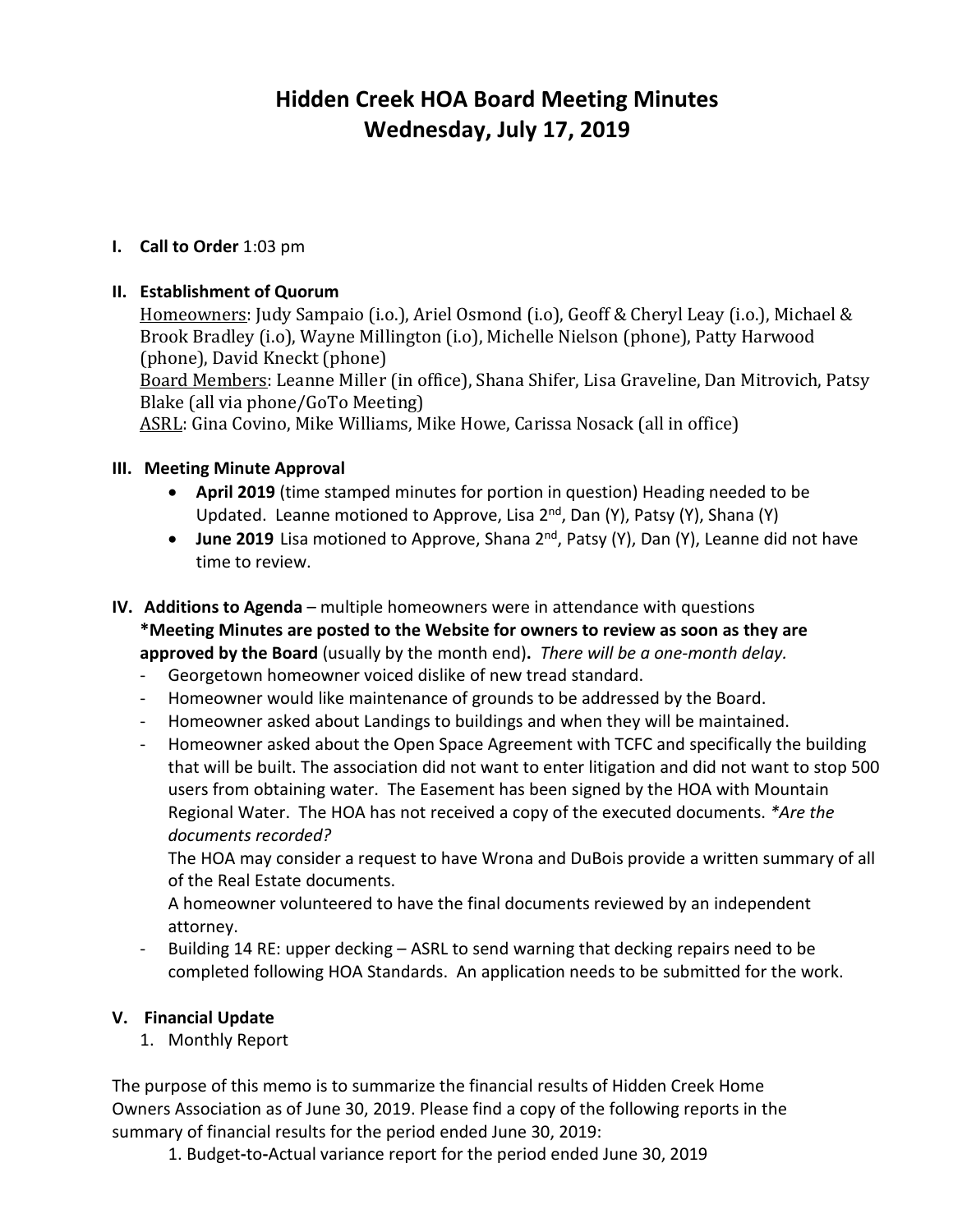- 2. Budget vs. Actuals Statement of Revenues and Expenses for the period ended June
- 30, 2019 with year-to-date balances
- 3. Discussion of Delinquent Association Owners (AR) as of June 30, 2019
- 4. Accounts Payable as of June 30, 2019
- 5. Balance Sheet as of June 30, 2019

# 1. Budget**-**to**-**Actual Variance Reports

Due to the timing variances of certain projects and expenses, the Hidden Creek HOA budgeted an excess of revenue over expenses of \$5,990 for the period, the Association is happy to report that it ended with a surplus of \$15,294 for the period. This is a \$9,304 favorable variance for the period, which is primarily related to water and pool attendant savings.

June 2019 Revenues:

The total revenue budgeted for this period is \$68,472, while actual revenue earned is \$69,349. This \$876 variance in revenue is primarily attributable to the violation fee income. June 2019 Expenses:

Period actual expenses of \$54,054 which was less than the budgeted period expenses of \$62,482. This was a 13.49% less than budget or a favorable variance of approximately \$8,428. Significant variances of specific line item expenses include:

• Pool & Spa Contractor: the variance of \$700 is due to the need to clear the pool lines in order for the filtration system to work. This item was unanticipated and therefore not reflecting in the budget.

2. Discussion of Delinquent Association Owners as of June 30, 2019

• After review of this report, there are two 91 plus day balances listed as of June 30, 2019 that total \$665. These accounts have been contacted and are expected to be paid.

3. Capital Reserve Budget vs. Actuals for the Period Ended June 30, 2019

- Unanticipated capital expenses: There was \$1,766 spent on the concrete by building #4.
- Planned capital expenses: Labor spent on Roofing and Landscaping projects during the period total \$4,690.
- Summary: Year-to-date planned and unplanned capital budget expenses total at \$36,287.
- Water bills were also discussed. It is confirmed they are being billed off of percentage ownership.
- Balance Sheet was reviewed.
- Balance in Reserve Account is approximately \$340,000.

Capital Reserve Schedule was reviewed. Leanne asked about the cost of labor to install the numbers and letters. Mike addressed the installation questions. These figures will be reported in the July Financials.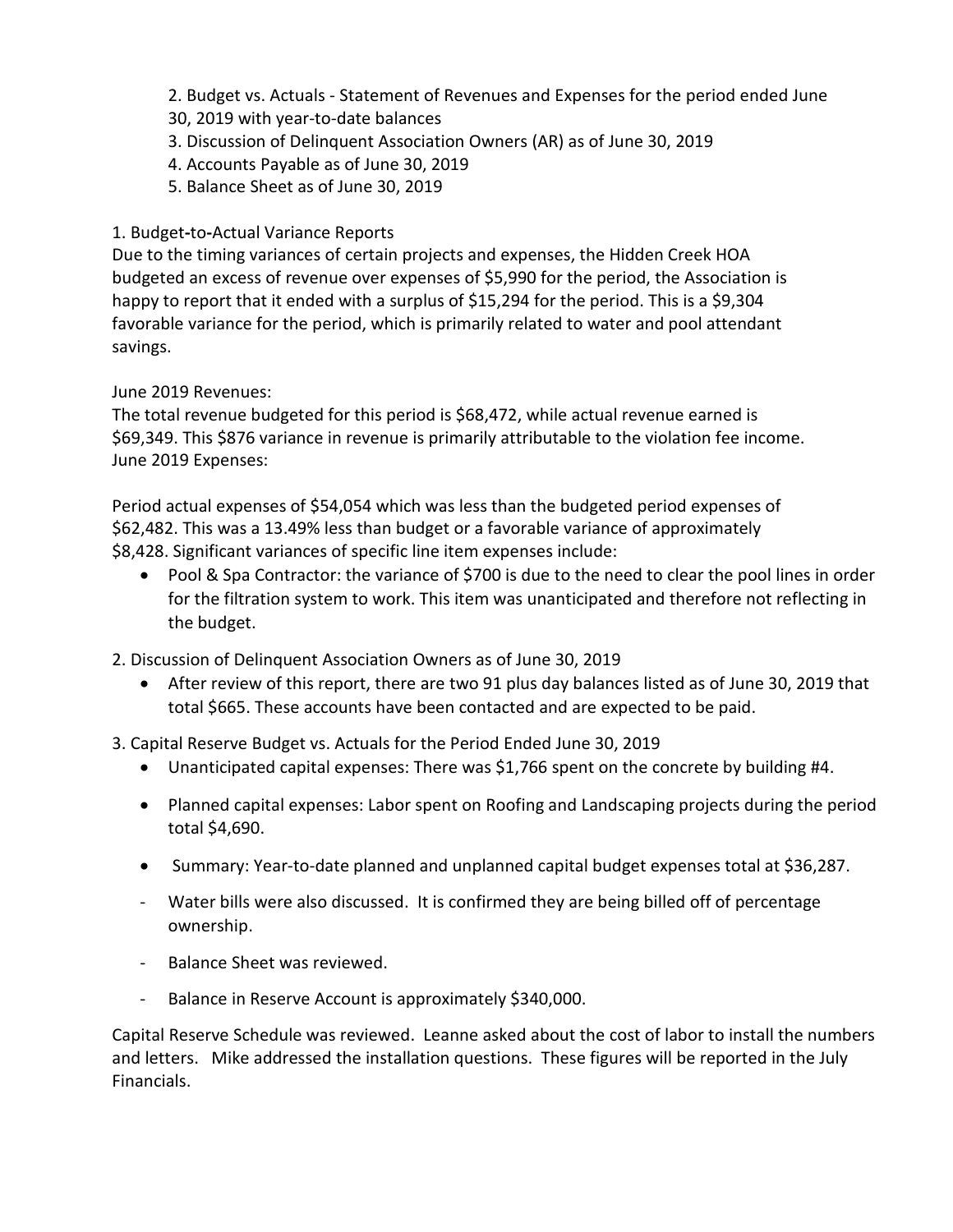### **VI. Governance**

- 1. TCFC Recommendations from Jim via email was sent to Board in June. Leanne reported that this is regarding the back and forth discussion/projects between the Association and TCFC. Nora Pinkus (attorney for TCFC) came up with a spreadsheet of projects but Cynthia Callaway feels that they were not fulfilled. Agreements were not properly memorialized and the Board is working to remedy and finalize outstanding items. \*Work Session is scheduled for Tuesday July 30th, at 1:00pm MST.
- 2. Proposal for Measuring for Amendment (67% owner approval vote to pass) Over the years, owners have expressed frustration at how the assessments are billed because neighboring owners have added onto units expanding their size. Homeowners have made changes/additions that are not documented and the HOA wants to document this via the measuring and report. The Board does not know what the results of this measurement will be, other than the fact that it will provide the information necessary to address the issue of Assessments being charged in the most "Fair & Equitable" manner by the HOA.

Following receipt of\* the report, the proposed changes will not change voting rights, but will be for the purpose of fairly and equitably assessing HOA dues.

Cost \$11,050. A week will be scheduled to complete the work, making a second attempt on Saturday and then charging an additional fee for a third visit to measure.

Clarification requested in Proposal: Lofts must meet 2 requirements to be measurable sqft

- 1) Must be accessed by stairs
- 2) Have a height greater that 5ft when standing

Clarification: Decks and patios will be measured for the purposes of creating a record for the HOA of what is built on common area (it will not be included in sqft measurement of units). Board would like to add a few items to the Excel Spreadsheet: washer/dryer in unit, hot tubs, a check box if loft included in sqft or not

ASRL to find out if she is licensed and insured. An ASRL employee will accompany and be present for all measurements.

Notice to Owners for Access: to include information on when access in needed, why, who will be present, what HOA remedy will be if owner is not compliant (including expenses that are incurred including additional fees for a third attempt to measure will be billed to the owner) and state qualifications of Jerica.

\*COMPLETE Registration forms from owners will be necessary to complete this project. The Board has concerns regarding the costs but feels it is a project that needs to take place. It cannot be billed to owners. Previous discussion on ballpark figures was \$65-\$75. Actual cost per unit is \$85. Savings are in the budget from the kiddie pool abandonment that can be allocated to this project.

Shana motioned to Approve \$11,050, Lisa  $2^{nd}$ , Leanne (Y), Dan (Y), Patsy (Y) ASRL will inform Board of findings via email prior to proceeding.

- 3. 2 YEAR Fiscal Plan There is NOT enough money to maintain the community and do necessary projects (i.e. roof repairs)
	- a) A Special Assessment was Approved by the Board in the June Meeting. 2 yr. Assessment of \$650K each year.

It will need to go to a vote of the Ownership at the Annual Meeting. A super majority (51%) vote of undivided ownership interest is required to pass it. Owners want to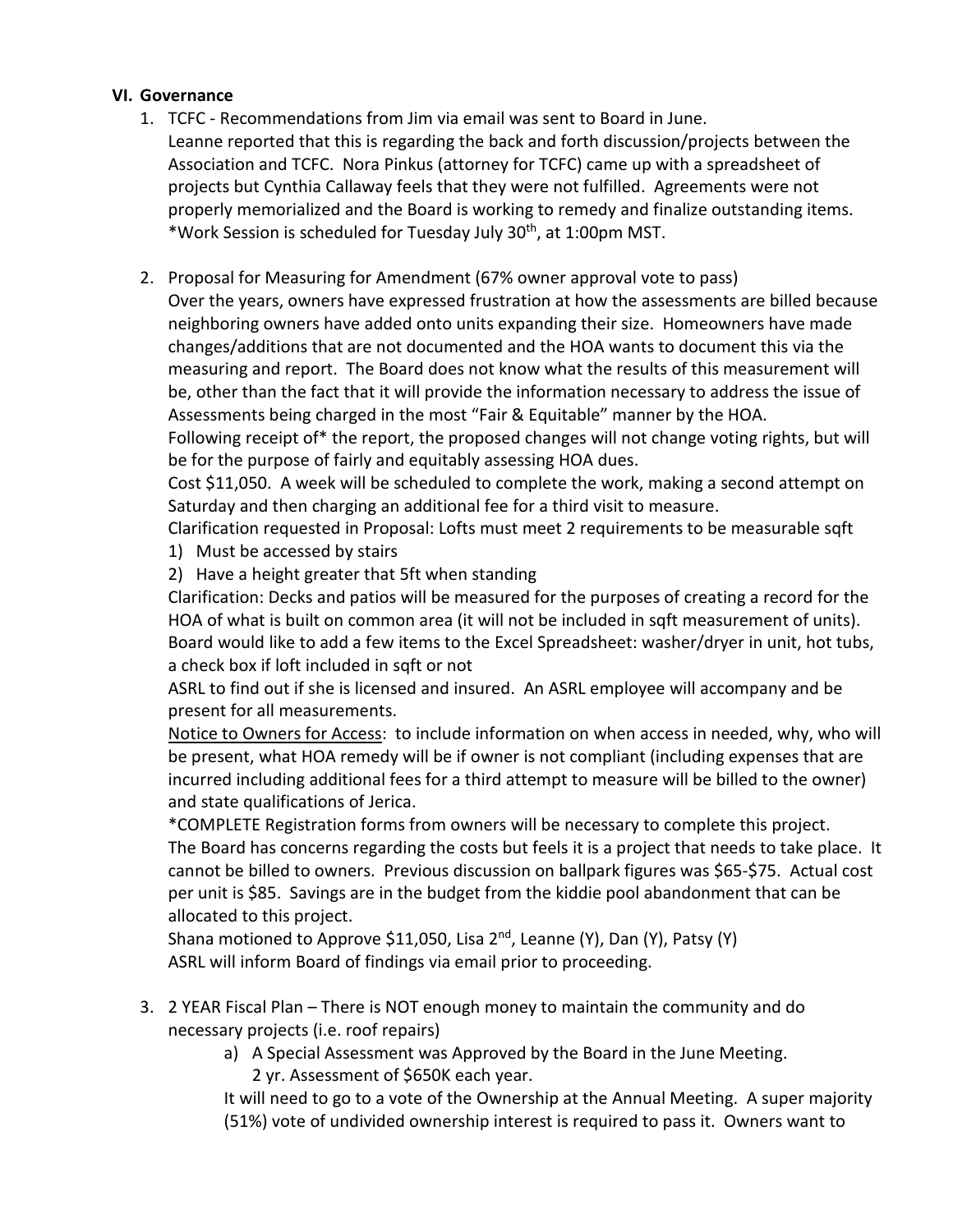know what projects the Board is discussing and what projects will be completed with the Special Assessment.

b) Capital Dues Increase

This option was discussed by the Board. It will have a negative effect on the community and is the least desirable option. However, it will be the only option available to the Board without support of the ownership. The only other alternative is to keep making "Band-Aid" repairs through the community and delay much needed Capital Repair Projects in the 42yr. old community.

\*Work Session is scheduled for Tuesday July 30th, at 1:00pm MST. A comprehensive list of projects will be created by the Board and will be sent out to Homeowners at the work session.

The board will schedule a couple of workshops for owners to attend prior to the Annual Meeting so that owners can be educated regarding the Capital Projects that need to be addressed and questions can be answered in advance of a vote.

# 4. Scope of Work/Bids to Present:

Georgetown email tread results: Almost 18% response was received and reviewed. 10 owners responded favorably to the new tread, 4 were opposed, and three had neutral responses and wanted to know when the work would begin, as they were in desperate need of repair. An email went out July  $9<sup>th</sup>$  with a response time of July 15<sup>th</sup> and was sent to Georgetown owners. \$47K is allocated in the 2019 capital budget, which is insufficient for the whole project.

Suggestion by Leanne to break the project down and take care of 2<sup>nd</sup> floor/upper decks first and then move onto the other items as funds become available.

Lisa stated that for fiscal reasons, not aesthetic reasons, the Board should consider rescinding the New Stair Tread Standard in favor of making the repairs to the current treads that are in need of replacement for safety reasons.

Lisa makes a motion to rescind fiberglass stair tread, Dan 2<sup>nd</sup>, Patsy (Y), Shana (Y), Leanne (Y)

Landing & Treads SOW to include:  $2<sup>nd</sup>$  Floor Landings that have not been replaced, be completed in Trex, other landings with 3 or so treads in community to be painted and maintained (the decking replacement with Trex will be postponed until funds are available), ALL brackets on stairs need to be replaced, treads replaced as needed, all framing will be painted. ASRL to research stain for treads to match paint.

Leanne motioned to above SOW, Lisa 2<sup>nd</sup>, Dan (Y), Shana (Y), Patsy (Y)

Asphalt Bids: Top Job, Eckles, Miller, M&M bids Reviewed and Discussed.

The revised bid from Top Job (\$91,641) does not indicate that they have the \$60K deposit. (Patsy left meeting after 1 hr. 45min.) With the current financial situation  $\frac{1}{2}$  it does not make sense to move forward with the Asphalt project at this time.

Some work on the roads needs to be accomplished this year: Re-stripping in the community to mark parking stalls needs to be done along with cold patches for potholes on roads. Leanne motions to have ASRL get deposit back from Top Job (requesting full details of the mobilization and avoiding full mobilization costs if possible) and do stripping and cold patch on potholes until MR completes work, Lisa 2<sup>nd</sup>, Dan (Y), Shana (Y). Cold patch is temporary. ASRL can approve work if estimates are under \$2500 so that work can be completed.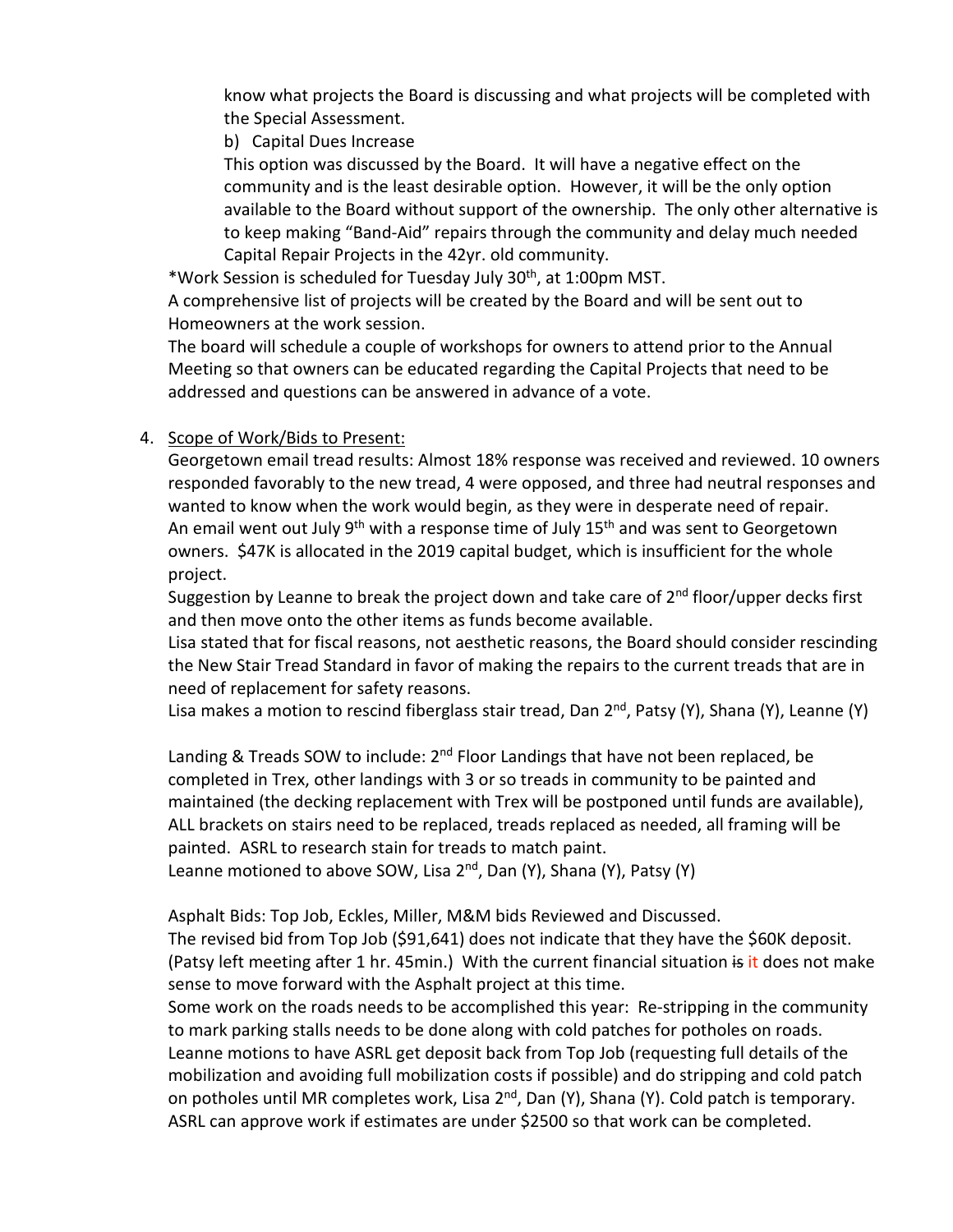Repair Paint bid  $-$  \$2300. This bid is only for areas where the paint is peeling. All in favor. Lisa, Leanne, Dan, Shana

2. ARC:

a) Window Standard Update

Simonton 6200 Series in Tan (from Home Depot) or equivalent. \*Tan color matches current Almond color. All in favor of updating Standards. Leanne, Lisa, Shana, Dan. b) Recommendations:

- 13B2: Recommended Approval with the following stipulations
	- o that drain line to existing drain pipe be insulated for sound
	- o drain pipe on outside wall to be insulated to prevent freezing
	- o ASRL confirmed dryer is ventless

Leanne motions to Approve with stipulations, Lisa  $2<sup>nd</sup>$ , Dan (Y), Shana (Y)

- 17A2: Exterior Window Approval Recommended Lisa motion to Approve, Shana  $2<sup>nd</sup>$ , Leanne (Y), Dan (Y)
- A/C Recommended for Approval upon ASRL obtaining approval from neighbors. ASRL has response from one neighbor and awaiting response from 3 more. Concerns were related to the A/C being unsightly and noisy. The landscaping in this area was replaced with rocks. Aesthetically it does not look well, even if the AC unit is not placed there. HOA should consider new landscape in this area. HOA cannot request landscape to be installed by owner to obtain installation approval. The sound/decibel output are less than a refrigerator. New Standards need to be posted and emailed to all Owners for 14 days before Vote Postponed pending neighbor response, Board vote will be taken via email. ASRL to forward a copy of email sent to neighbors to be sent to Dan Mitrovich.
- 20B: sidewalk/deck. Not Recommended to Board
	- o No place to push snow, electrical likely running under sidewalk, new sidewalk would impede parking area, decking would be too close to current light pole. Unfortunately, the community design does not allow for this unit to make the addition.

Historically, a previous request for this same remodel was denied. Board discussion was thorough regarding this request and the same conclusion was reached. Request denied. All in favor. Leanne, Dan, Lisa, Shana

- 25D: Partial recommendation
	- $\circ$  Can expand only to left of current patio (3x7) only if they repour the whole patio for aesthetics (because the current patio is colored)
	- o Negative recommendation to expand (12x7) to the right of current patio
	- o Owner will be responsible for any damage to area, including sprinkler system.

Thorough discussion took place. Photos of area were reviewed with the application and sketch. Updated request: Owner plans to surface coat all surface area for consistency in color.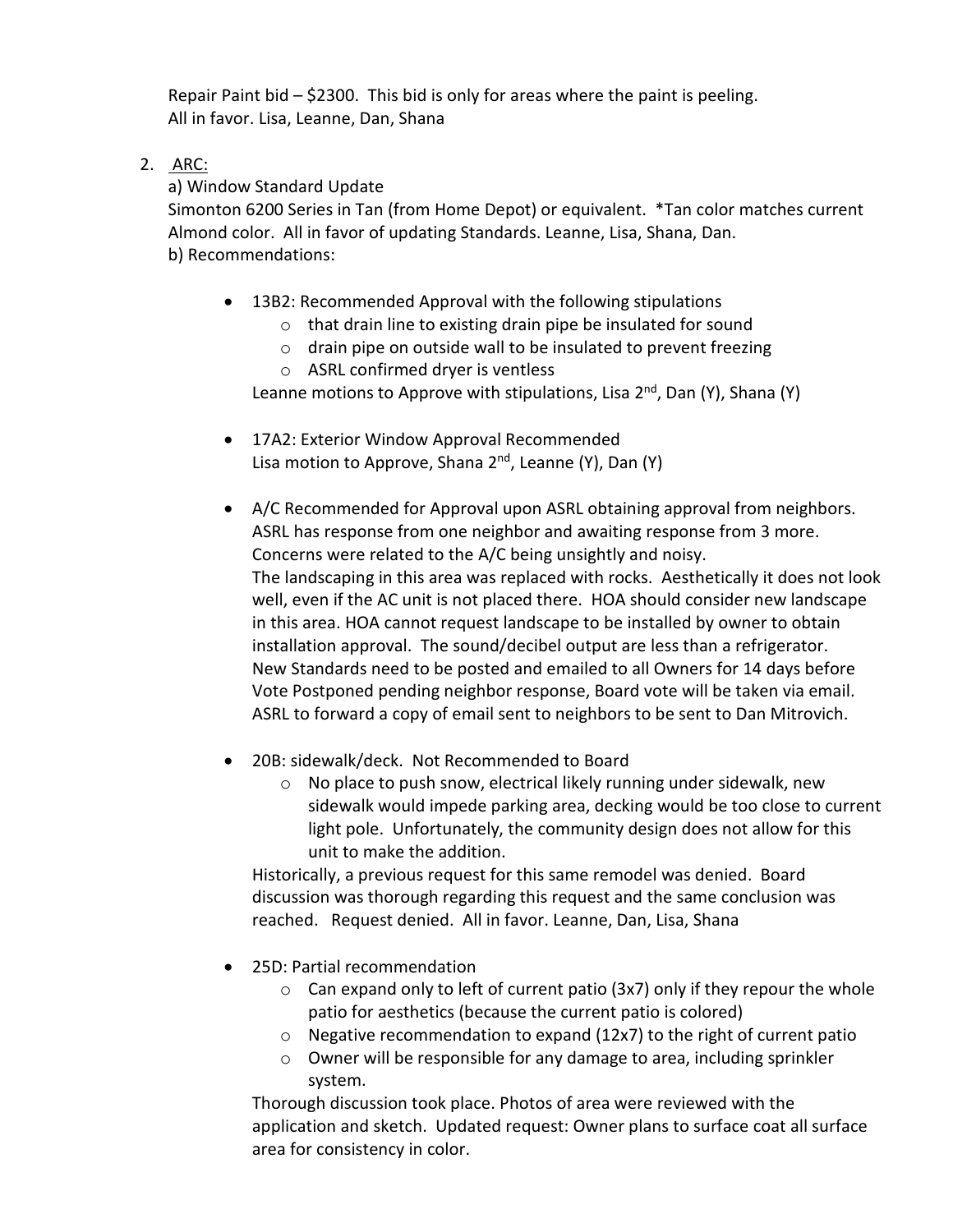Shana motion to Approve ARC's recommendations, Dan  $2^{nd}$ , Lisa (Y), Leanne (Y)

• 33A: Concrete Patio/retaining/drainage - reviewed at June Board meeting, didn't vote pending conditions to owner. Project was reviewed and discussion took place.

Leanne motion to Approve project and HOA contribution of \$4500 with stipulation that new retaining wall and all improvements will be owner maintained and HOA will be released from future claims, Lisa 2<sup>nd</sup>, Dan (Y), Shana (Y)

\*Cement Patio Standard was discussed in ARC and by Board. It will be added to Standards. This was not formally voted upon, but all were in favor during discussion.

-Natural cement color (no color)

-Brushed finished for traction is allowed

-No stamping

-No skim coating

-Size will be approved by Board on a case by case basis

-Large cracks, sinking of slab and peeling of cement will be maintained and repaired at homeowner's expense. If not, homeowner is subject to violation and fines

#### **VII.Maintenance Report:**

1. Completed:

Sidewalk replaced between 3-4 Water line break (no cost to HOA) Pool Pump Pool Bench painted/New Trex decking installed over equipment Trail behind hole 12, connecting Townhomes to Georgetown Trail around pond-was determined this is a CVMA responsibility Community Lights Off

2. In Progress:

Kiddie Pool Decking Roofing Number & Letter Installation Railing Painting & Installation Pond Maintenance Tree Removal - August Voles

#### **IX. Hidden Creek Meetings**

- **1.** Monthly HOA Meeting: Aug 21<sup>th</sup>, 2:00pm MST
- **2.** Monthly HOA Meeting: September 18<sup>th</sup>, 2:00p, MST